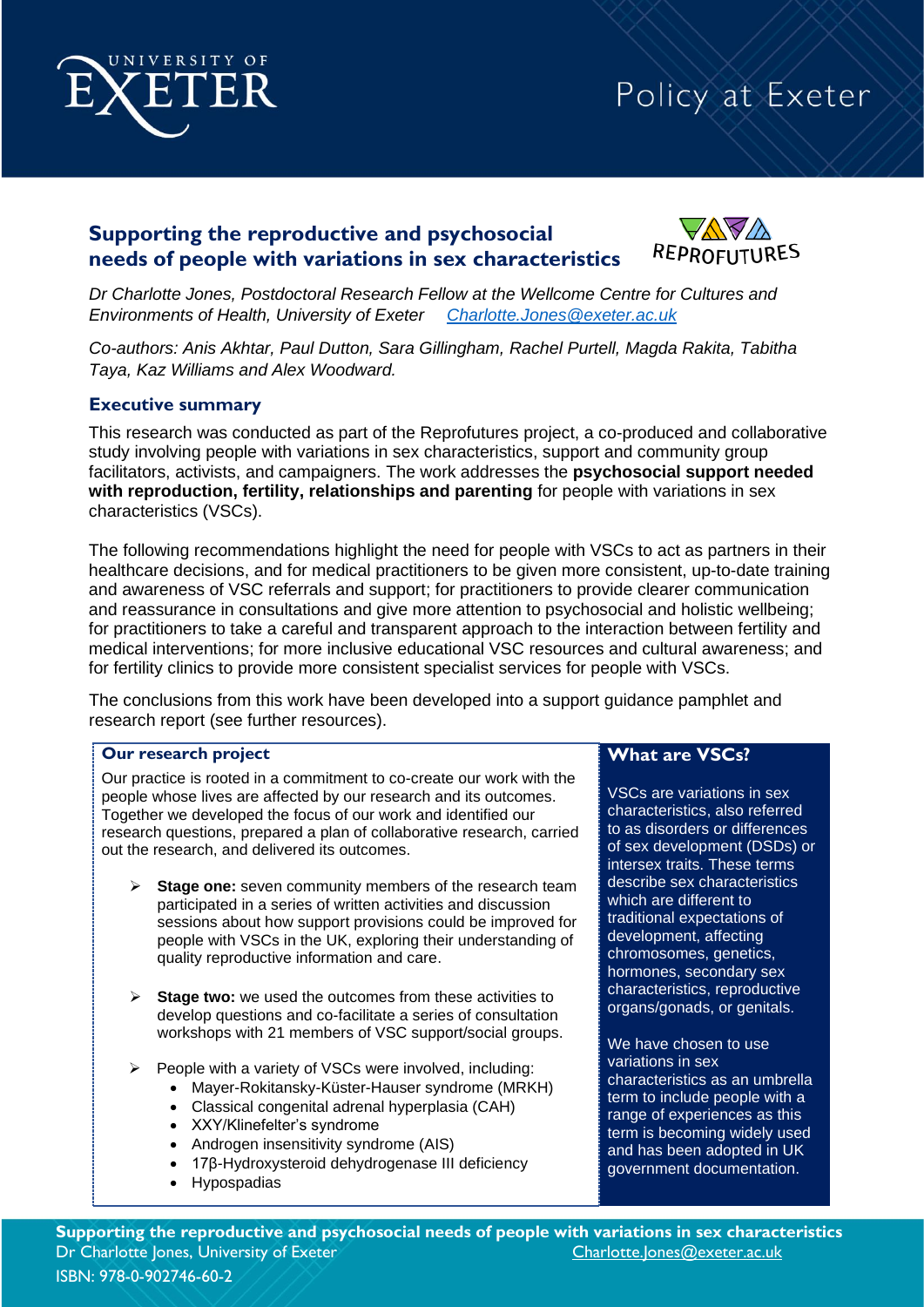

## **Policy and practice recommendations**

## **General medical support**

A more person-centred approach is needed in clinical care. People with VSCs should be invited to actively participate as partners in their own reproductive, parenting, and healthcare decisions and given greater control. This means the reproductive options, information, and referrals available to people with VSCs need to be offered proactively and transparently**,** at different intervals, and in response to the individual's specific requirements and feelings**.** Clinical approaches should be guided by an understanding that people with VSCs will have different perspectives and priorities to each other, which may also change over time.

### **Medical and awareness training:**

• Healthcare practitioners (including GPs) need to be given **more consistent and up-to-date training and awareness of VSCs, the specialist care available, and relevant reproductive pathways.** This should include an awareness of the different local specialist support channels that people with VSCs can be directed to, and the practicalities and pathways available for people with VSCs interested in parenthood, including adoption,

"Information isn't always made clear to patients. If you happen to be seen by a doctor who doesn't have very good familiarity with MRKH – which is quite likely – then you may not know that support exists and that there is specialist professional care."

- MRKH consultation

surrogacy, and assisted reproductive treatments. They should provide this information to all adults, irrespective of gender, age, wealth, ethnicity and sexual orientation.

### **Diagnosis and referrals:**

- **Practitioners should have an established procedure for checking the fertility status of people with VSCs at the point of diagnosis, where applicable.** Early diagnosis of VSCs and early assessment of fertility and reproductive options can sometimes open up more opportunities and choices for fertility preservation.
- **Referrals to VSC specialist support need to be provided more urgently and consistently following a diagnosis.** This support should be made available to all people with VSCs, regardless of where they are based. **Specialist VSC/DSD multi-disciplinary clinics need to be provided more comprehensively across the UK, not only London**.
- **Continued support needs to be offered after people with VSCs are no longer eligible for paediatric care.** Medical support should not be terminated after young adulthood; different kinds of guidance and treatment may be desired at different stages and ages.

"All of a sudden it all stops. You get to puberty and then you stop because it's like, oh, you're responsible for yourself now. And if you don't have that psychological support and that comfort about your own body up to that point, it then becomes an incredibly daunting prospect that you are now responsible for yourself." – CAH consultation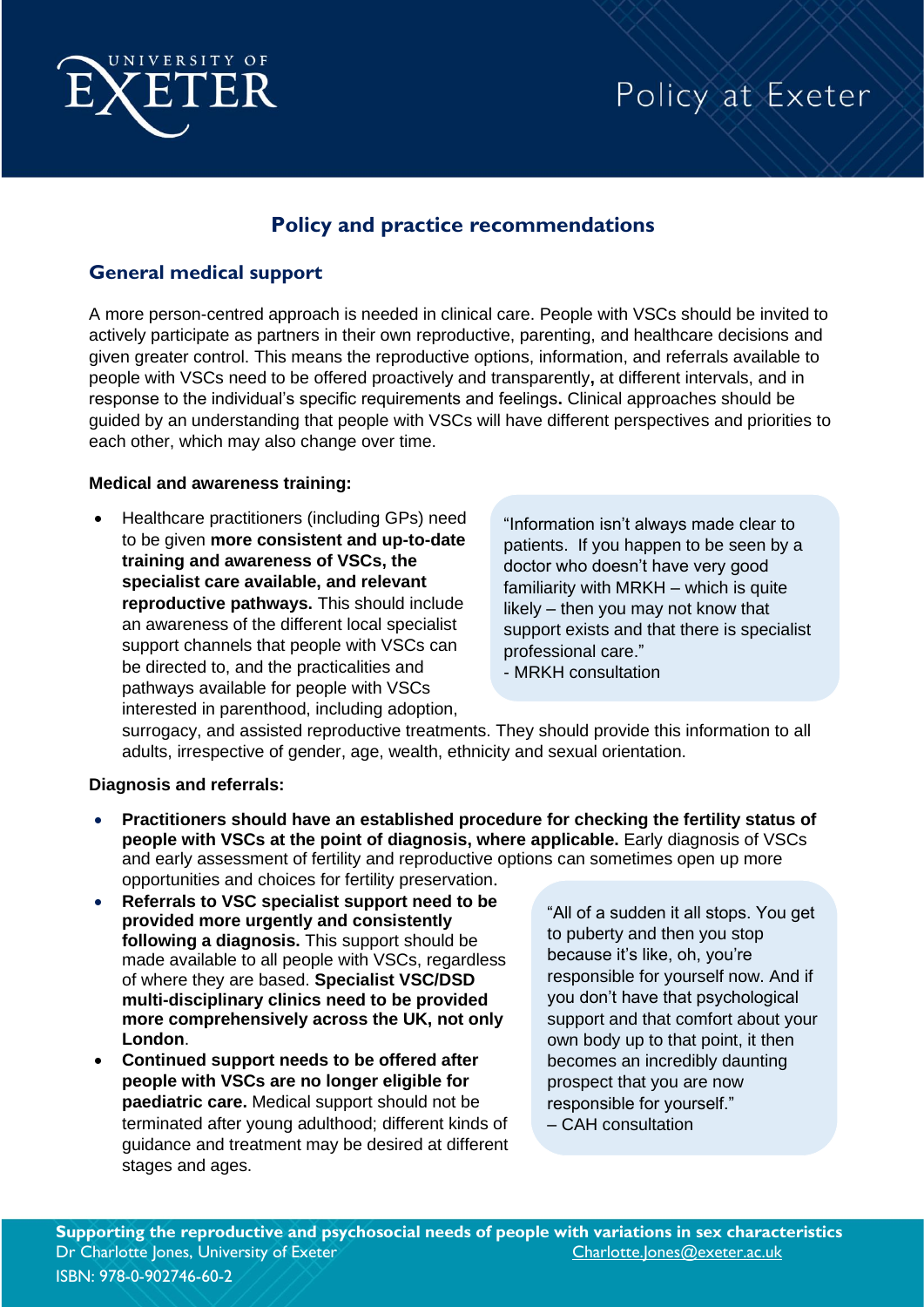

## **Communication:**

- **Practitioners should reassure people with VSCs and their families that their circumstances and bodies are normal, natural, and unexceptional, and there are many people in similar circumstances who lead fulfilling lives.** They should also be told it is possible for them to be sexually intimate, have relationships, and have children if they would like to, and that none of these are contingent on medical treatments.
- **Practitioners should pay attention to how they approach conversations about fertility and parenting with people with VSCs**. They should be open and honest and manage expectations, but also discuss how potential issues can be overcome, and endorse the diversity of pathways to parenthood. Dismissive or

discouraging comments about infertility can be stigmatising and negatively shape or restrict future life goals and priorities.

- **Conversations about VSCs in healthcare settings should not only be about medical interventions.** From young adulthood, consultations should also address approaches to feeling confident about sex, pleasure, intimacy, and parenting.
- **Practitioners should always provide people with VSCs the full title of their diagnosis**  (and/or their parents, depending on age) and write this down so that they can do their own research after the consultation.

"Right up until mid-teens, late teens, early twenties, I didn't fully understand the condition. Because nobody had ever sat down with me and said, "This is what you've got." So of course there was me merrily popping away these tablets, having to go to the hospital, not having a full grasp of what the condition was." – CAH consultation

## **Psychosocial support**

Healthcare practitioners should give more attention to psychological wellbeing and holistic support with reproductive decisions, and ensure people with VSCs are given opportunities to privately explore their feelings about parenting with a third-

party professional before making any decisions.

• **Healthcare professionals should be briefed on the professional one-to-one, psychosexual, and relationship counselling available for referral**, including specialist practitioners with an in-depth understanding of VSCs who can support people with VSCs, their family members, and partners. Where possible, this should be provided free of charge. **They should also be familiar with peer support and community groups provided for people with VSCs and their families.** Psychological and peer support should be offered proactively and

"I was just basically in shock [after my diagnosis] and people would tell me things and I wouldn't really be processing them. And actually, it made me a little bit scared to ask questions sometimes, out of embarrassment. So I feel like if there was that emotional support, you could really break it down." – Klinefelter's Syndrome/XXY

consultation

signposted to people with VSCs by healthcare staff at regular intervals.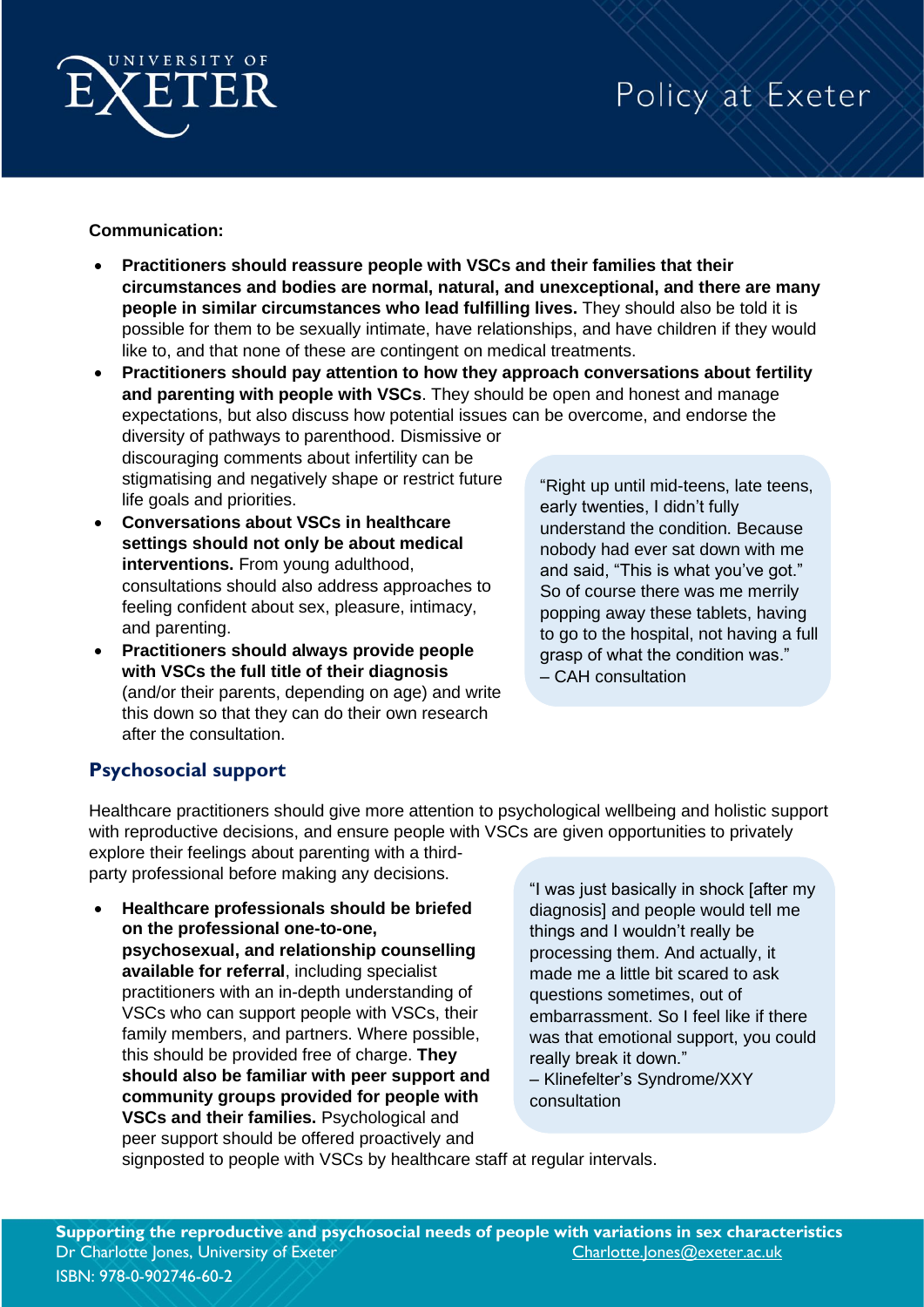

- **On-site psychologists and clinical counsellors should be included in all VSC/DSD multidisciplinary teams and specialist VSC clinics.** If these roles are unavailable due to budget limitations or resourcing, healthcare assistants should be trained in counselling skills, and invited to diagnostic consultations (at the discretion of the person with a VSC).
- **Sex, sexual health, and relationship support should be provided** consistently at all VSC/DSD specialist clinics, alongside reproductive health.
- **The partners and families of people with VSCs need to be directed to educational resources, emotional support, and settings which offer them the opportunity to ask questions about VSCs, and to learn and reflect privately** (see further resources).

## **Pharmaceutical and surgical approaches**

- **Before any medical treatments take place, people with VSCs should be given information about potential future fertility and preservation options** (if applicable) and given time to learn about their circumstances and the option to discuss their thoughts with a professional therapist.
- **Before starting hormone therapies, practitioners should provide guidance on the impact these treatments may have on libido and intimate relationships** and offer people with VSCs the option of sexual and relationship support.
- **If genital surgeries are offered to or asked for by an adult with VSCs, practitioners should provide information about the potential negative as well as positive consequences, such as scarring and a possible lasting impact on sensitivity, intimacy, and pleasure.** Practitioners should take an open approach to individual differences and preferences.

"If someone had said to me "Oh, before you have them [gonads] removed, shall we have it tested to see if there's any viable sperm in case you want to have kids in the future and stuff like that?" that would have been really, really helpful. But I think it just seems to be a surgical kind of "Let's get you operated on, let's get you fixed." - VSC/I consultation

• **Practitioners should approach conversations about sex and intimacy with openness and flexibility, and avoid heteronormative assumptions about sexual behaviour.** People with VSCs may find sexual pleasure in a range of ways, not only through penetration. This diversity should be foregrounded in conversations about surgery and dilation to support people with VSCs making the right decision for them.

# **Accessibility and information**

## **Resources:**

- **A centralised and unified support hub or online information point should be created**, collating all specialist consultants, clinics and multi-disciplinary teams working on VSCs.
- **Medical literature and clinical website content should be up-to-date and considerate of tone.** There needs to be more recognition and acceptance of the diversity of sex, bodies, relationships, and families. Heteronormative assumptions about the relationships and sexual behaviours of people with VSCs and the medicalisation of their experiences should be avoided.